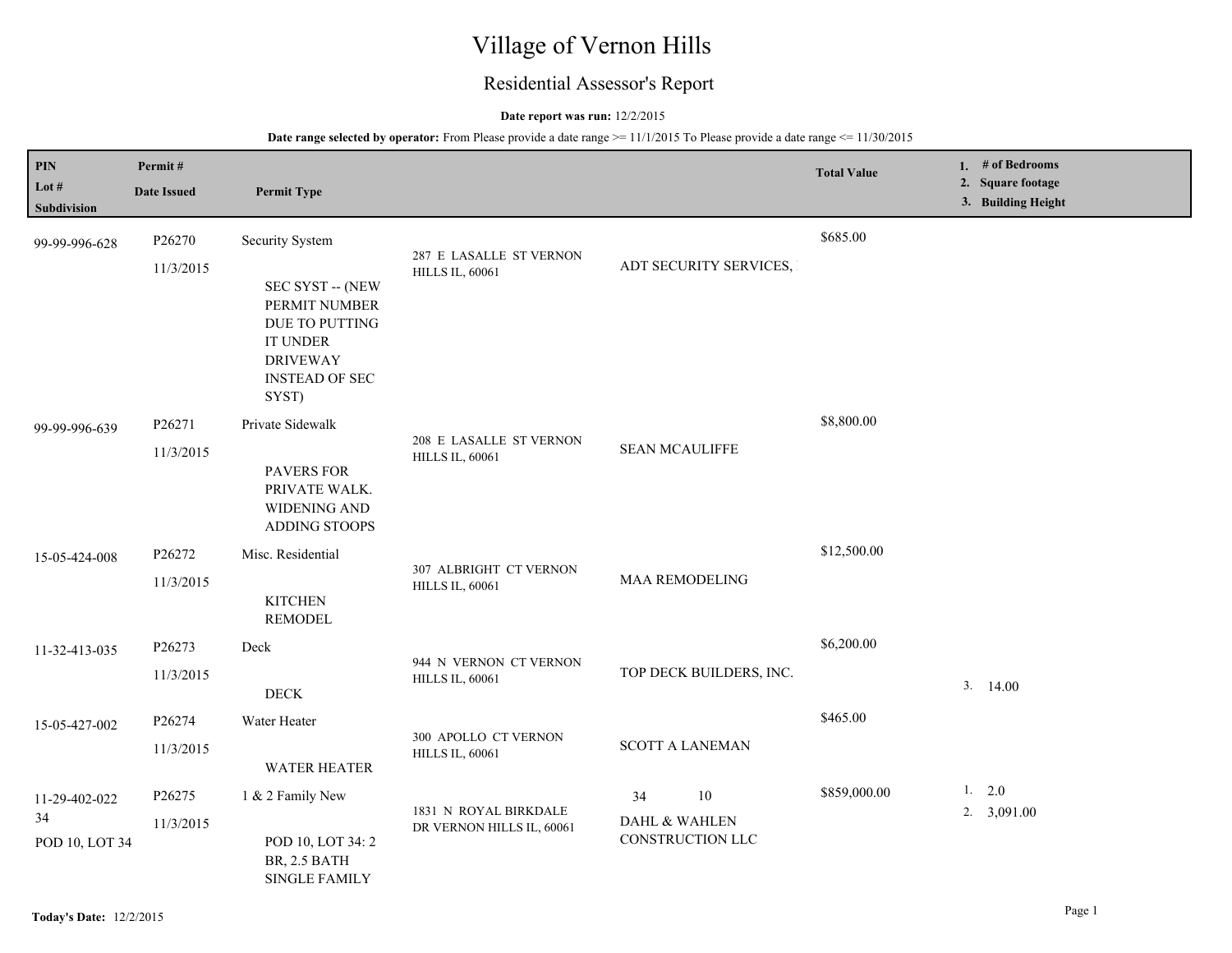| PIN<br>Lot #<br>Subdivision                                        | Permit#<br><b>Date Issued</b> | <b>Permit Type</b>                                                                                                                                                         |                                                 |                                            | <b>Total Value</b> | 1. # of Bedrooms<br>2. Square footage<br>3. Building Height |
|--------------------------------------------------------------------|-------------------------------|----------------------------------------------------------------------------------------------------------------------------------------------------------------------------|-------------------------------------------------|--------------------------------------------|--------------------|-------------------------------------------------------------|
| 15-05-405-056                                                      | P26276<br>11/4/2015           | Fence<br><b>FENCE</b>                                                                                                                                                      | 209 AUGUSTA DR VERNON<br><b>HILLS IL, 60061</b> | <b>ACTION FENCE COMPANY</b>                | \$4,500.00         | 3.<br>6.00                                                  |
| 15-05-406-002                                                      | P26277<br>11/4/2015           | Siding/Soffit/Fascia<br><b>SIDING</b>                                                                                                                                      | 237 ALEXANDRIA DR<br>VERNON HILLS IL, 60061     | POWER HOME REMODELIN<br><b>GROUP</b> (LTD) | \$29,873.00        |                                                             |
| 11-32-413-064                                                      | P26278<br>11/4/2015           | Patio<br>REMOVE DECK,<br><b>INSTALL PATIO</b>                                                                                                                              | 149 W BRANDYWINE CT<br>VERNON HILLS IL, 60061   | <b>DIANA GRAY</b>                          | \$900.00           |                                                             |
| 15-08-107-071                                                      | P26280<br>11/5/2015           | Furnace<br><b>FURNACE</b>                                                                                                                                                  | 401 WESTMORELAND DR<br>VERNON HILLS IL, 60061   | ALLIED AIR CONDITIONING<br><b>HEATING</b>  | \$2,000.00         |                                                             |
| 15-08-112-004                                                      | P26282<br>11/5/2015           | Driveway/Slab<br>ADDING 18"<br><b>RIBBONS ON</b><br>EITHER SIDE OF<br>DRIVEWAY &<br>APPROCH.<br>2013 REQUEST<br>ADDING TO 1 SIDE<br>OF DRIVEWAY<br>AND WASN'T<br>APPROVED. | 505 CHERRY VALLEY RD<br>VERNON HILLS IL, 60061  | <b>AGUSTIN JAIMES</b>                      | \$250.00           |                                                             |
| 99-99-100-347<br>LOT <sub>60</sub><br><b>GREGG'S LANDING POD E</b> | P26283<br>11/5/2015           | Water Heater<br><b>WATER HEATER</b>                                                                                                                                        | 314 E CONNOR'S TRL<br>VERNON HILLS IL, 60061    | LOT <sub>60</sub><br><b>DAVID CHERTON</b>  | \$1,200.00         |                                                             |
| 99-99-100-347<br>LOT 60<br><b>GREGG'S LANDING POD E</b>            | P26285<br>11/6/2015           | Furnace<br>Air<br><b>FURNACE/AC</b>                                                                                                                                        | 314 E CONNOR'S TRL<br>VERNON HILLS IL, 60061    | LOT <sub>60</sub><br>FOUR SEASONS INC      | \$10,600.00        |                                                             |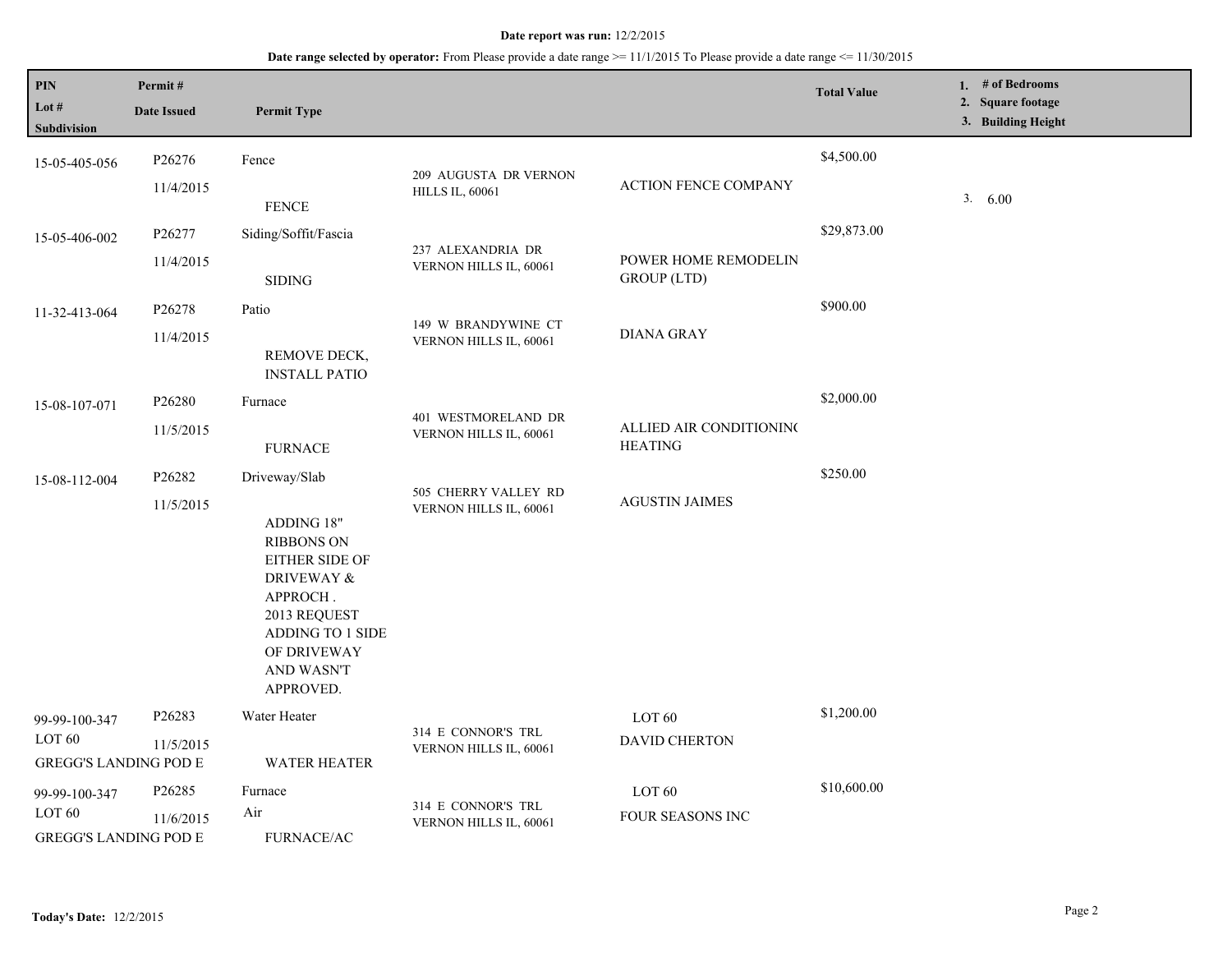| <b>PIN</b><br>Lot $#$<br>Subdivision | Permit#<br><b>Date Issued</b> | <b>Permit Type</b>                                                          |                        |                                          | <b>Total Value</b> | 1. # of Bedrooms<br>2. Square footage<br>3. Building Height |
|--------------------------------------|-------------------------------|-----------------------------------------------------------------------------|------------------------|------------------------------------------|--------------------|-------------------------------------------------------------|
| 15-05-425-007                        | P26288                        | Air Conditioning                                                            | 211 ALBERT DR VERNON   |                                          | \$6,500.00         |                                                             |
|                                      | 11/9/2015                     | $\ensuremath{\mathsf{A}}\xspace/\ensuremath{\mathsf{C}}\xspace$             | <b>HILLS IL, 60061</b> | ABC PLUMBING, HEATING<br>COOLING         |                    |                                                             |
| 99-00-000-432                        | P26289                        | Misc. Residential                                                           | 1829 N SAWGRASS ST     | 15<br>21                                 | \$14,228.00        |                                                             |
| 21<br>LOT 21, POD 15                 | 11/9/2015                     | PERGOLA W/<br><b>ELECTRICAL</b>                                             | VERNON HILLS IL, 60061 | ARCHADECK OF NORTHER<br>CHICAGOLAND      |                    |                                                             |
| 99-99-100-606                        | P26293                        | Water Heater                                                                | 1949 CRENSHAW VERNON   | ${\bf D}$<br>$31 - 4$                    | \$700.00           |                                                             |
| $31-4$<br>POD D, 31-4                | 11/9/2015                     | <b>WATER HEATER</b>                                                         | <b>HILLS IL, 60061</b> | ALL STAR PLUMBING                        |                    |                                                             |
| 99-99-995-574                        | P26294                        | Air Conditioning                                                            | 939 MARKET CT VERNON   |                                          | \$4,000.00         |                                                             |
|                                      | 11/9/2015                     | Furnance<br><b>FURNACE/AC</b>                                               | <b>HILLS IL, 60061</b> | <b>TONY RODKEY</b>                       |                    |                                                             |
| 99-99-996-668                        | P26295                        | Re-Roofing                                                                  | 355 E MARSEILLES ST    |                                          | \$13,520.00        |                                                             |
|                                      | 11/10/2015                    | <b>REROOF</b>                                                               | VERNON HILLS IL, 60061 | DONALY ROOFING &<br>CONSTRUCTION COMPANY |                    |                                                             |
| 15-05-410-018                        | P26296                        | Fence                                                                       | 215 ANNAPOLIS DR       |                                          | \$140.00           |                                                             |
|                                      | 11/10/2015                    | <b>FENCE</b>                                                                | VERNON HILLS IL, 60061 | <b>NIANWUE</b>                           |                    | 3. 5.00                                                     |
| 15-08-109-001                        | P26298                        | Furnace                                                                     | 420 CHERRY VALLEY RD   |                                          | \$1,900.00         |                                                             |
|                                      | 11/11/2015                    | <b>FURNACE</b>                                                              | VERNON HILLS IL, 60061 | FOUR SEASONS INC                         |                    |                                                             |
| 15-05-414-000                        | P <sub>26301</sub>            | Siding/Soffit/Fascia                                                        | 5 MONTGOMERY LN        |                                          |                    |                                                             |
|                                      | 11/12/2015                    | SOFFIT/FASCIA/GU<br><b>TTER</b><br>permit void - wrong<br>address permitted | VERNON HILLS IL, 60061 | CONTRACTING SERVICES, I                  |                    |                                                             |
| 15-04-305-043                        | P <sub>26304</sub>            | Furnace                                                                     | 113 ALLENTOWN CT       |                                          | \$2,400.00         |                                                             |
|                                      | 11/12/2015                    | <b>FURNACE</b>                                                              | VERNON HILLS IL, 60061 | PHIL SIMONPIETRI                         |                    |                                                             |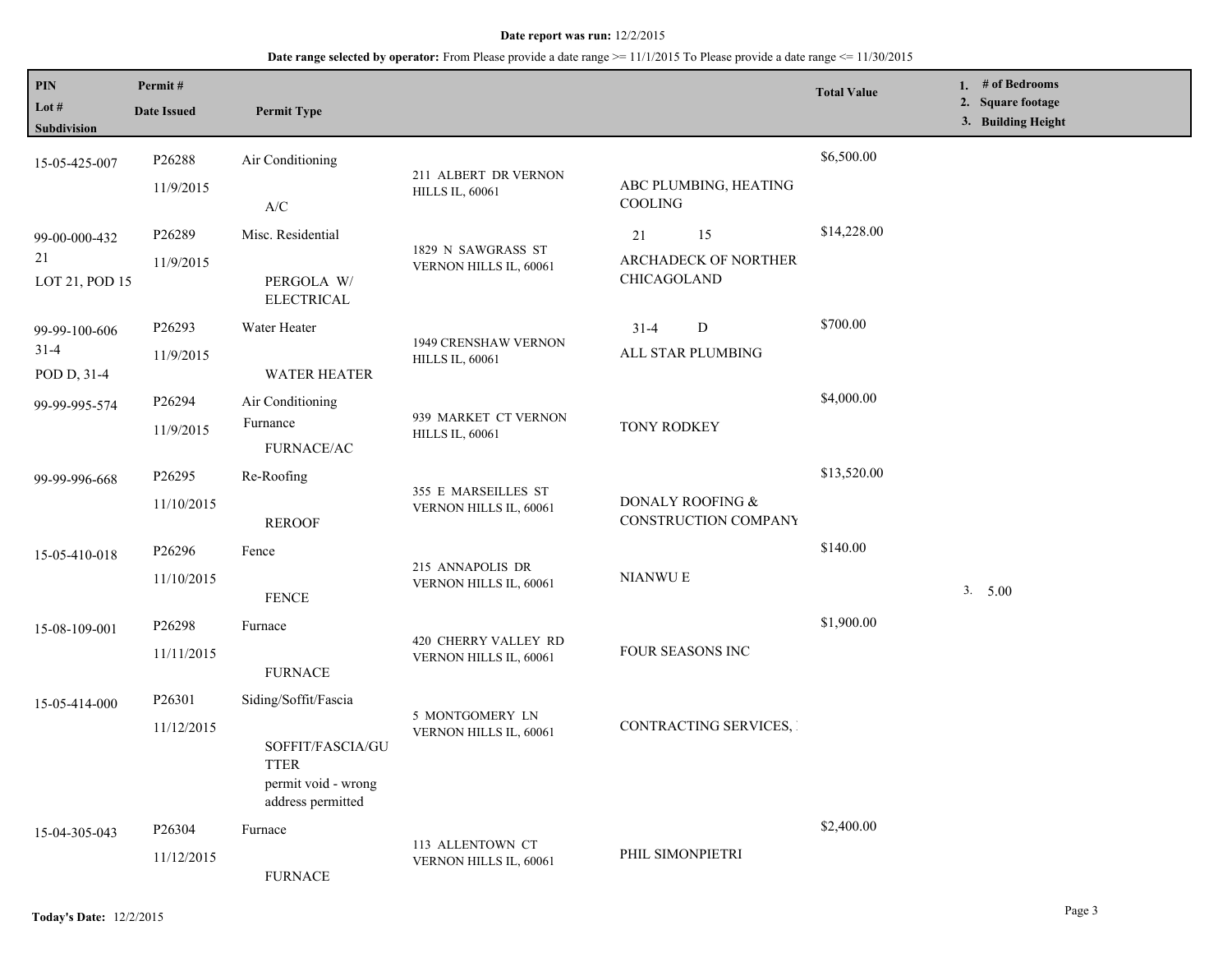| $\mathbf{PIN}$<br>Lot $#$<br><b>Subdivision</b> | Permit#<br><b>Date Issued</b> | <b>Permit Type</b>                                     |                                                        |                                                | <b>Total Value</b> | 1. $#$ of Bedrooms<br>2. Square footage<br>3. Building Height |
|-------------------------------------------------|-------------------------------|--------------------------------------------------------|--------------------------------------------------------|------------------------------------------------|--------------------|---------------------------------------------------------------|
| 11-32-407-026                                   | P26306<br>11/13/2015          | Furnace<br>Air<br>FURNACE AND AC                       | 1021 CHATHAM PL VERNON<br><b>HILLS IL, 60061</b>       | ARS OF ILLINOIS (AMERICA<br><b>RESIDENTIAL</b> | \$5,650.00         |                                                               |
| 15-04-303-079                                   | P26308<br>11/13/2015          | Siding/Soffit/Fascia<br><b>SIDING</b>                  | 9 BIRMINGHAM PL VERNON<br><b>HILLS IL, 60061</b>       | <b>GRSW</b>                                    | \$21,000.00        |                                                               |
| 15-06-407-006                                   | P26309<br>11/13/2015          | Siding/Soffit/Fascia<br><b>SIDING</b>                  | 220 N PONTIAC LN VERNON<br><b>HILLS IL, 60061</b>      | OHS CONSTRUCTION                               | \$9,089.00         |                                                               |
| 99-99-101-144<br>$5-1$<br>$5 - 1$               | P26310<br>11/13/2015          | Multi-Family New<br>5-1: 3BR, 2.5 BTH<br>TH, MODEL 530 | <b>1264 DANFORTH VERNON</b><br><b>HILLS IL, 60061</b>  | $5 - 1$<br><b>LEXINGTON HOMES</b>              | \$172,034.00       | 3.0<br>1,884.00<br>2.<br>3. 33.22                             |
| 99-99-101-143<br>$5 - 2$<br>$5 - 2$             | P26311<br>11/13/2015          | Multi-Family New<br>5-2: 3BR, 2.5 BTH<br>TH, MODEL 520 | <b>1262 DANFORTH VERNON</b><br><b>HILLS IL, 60061</b>  | $5 - 2$<br><b>LEXINGTON HOMES</b>              | \$154,770.00       | 3.0<br>1,702.00<br>2.<br>3. 33.22                             |
| 99-99-101-142<br>$5 - 3$<br>$5 - 3$             | P26312<br>11/13/2015          | Multi-Family New<br>5-3: 3BR 2.5 BTH<br>TH, MODEL 530  | 1260 DANFORTH VERNON<br><b>HILLS IL, 60061</b>         | $5 - 3$<br><b>LEXINGTON HOMES</b>              | \$172,034.00       | 3.0<br>1,884.00<br>2.<br>3. 33.22                             |
| 15-04-106-002                                   | P26314<br>11/13/2015          | Fence<br><b>FENCE</b>                                  | <b>4 LEXINGTON DR VERNON</b><br><b>HILLS IL, 60061</b> | <b>TIM HART</b>                                | \$5,600.00         | 3. 6.00                                                       |
| 15-08-204-022                                   | P26315<br>11/16/2015          | Furnace<br><b>FURNACE</b>                              | 22 MONTAUK LN VERNON<br><b>HILLS IL, 60061</b>         | <b>GREGORY K HOUGH</b>                         | \$3,200.00         |                                                               |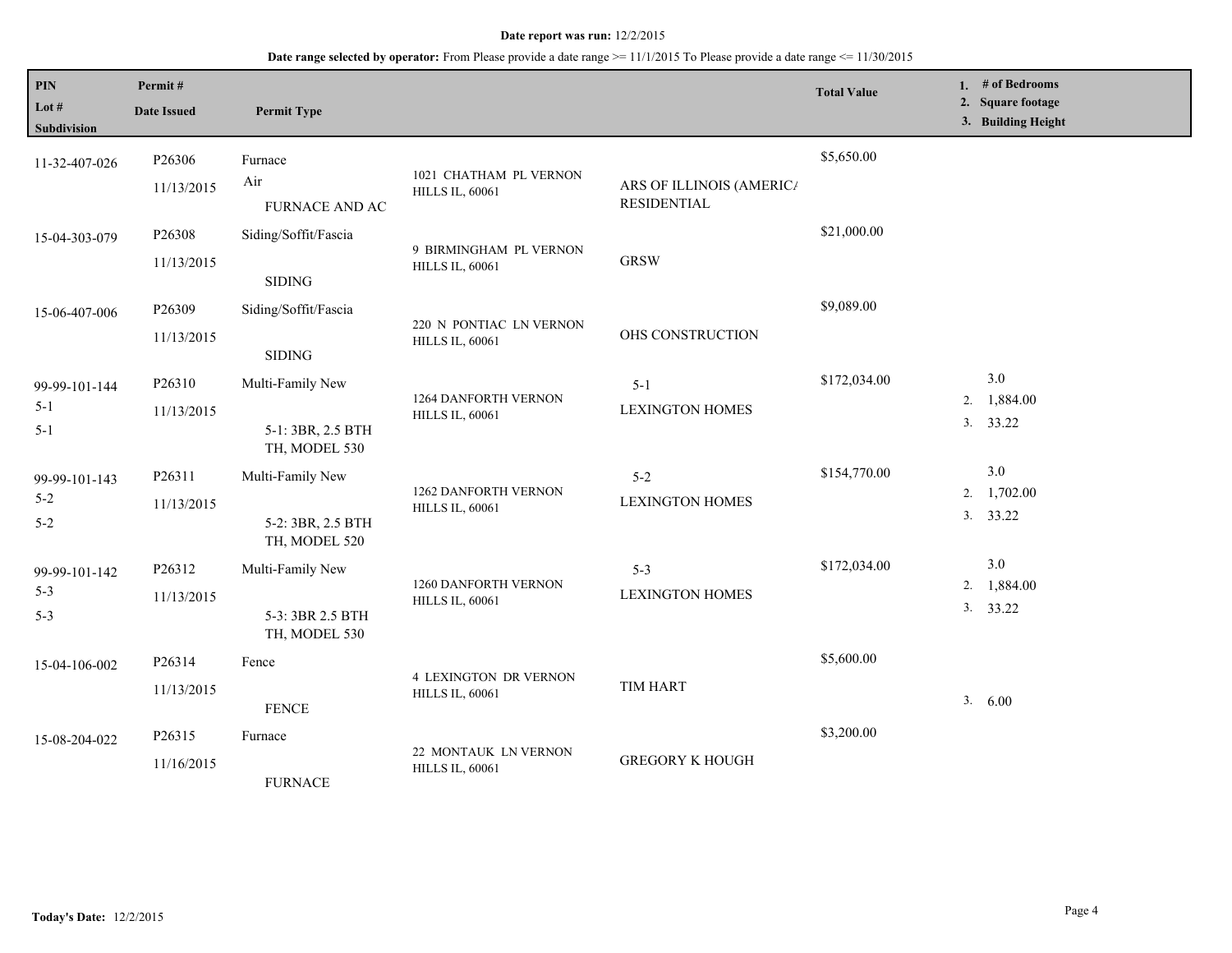| PIN<br>Lot #<br><b>Subdivision</b> | Permit#<br><b>Date Issued</b> | <b>Permit Type</b>                                                                                                                                                                       |                                             |                                                | <b>Total Value</b> | 1. # of Bedrooms<br>2. Square footage<br>3. Building Height |
|------------------------------------|-------------------------------|------------------------------------------------------------------------------------------------------------------------------------------------------------------------------------------|---------------------------------------------|------------------------------------------------|--------------------|-------------------------------------------------------------|
| 99-00-000-347                      | P26325                        | Misc. Residential                                                                                                                                                                        |                                             |                                                | \$22,000.00        |                                                             |
|                                    | 11/18/2015                    | <b>REMOVE SHOWER</b><br>FROM 1ST FL<br><b>BATHROOM AND</b><br><b>CONVERT TO</b><br>POWDER ROOM<br>W/ONLY 2<br>FIXTURES; HALL<br><b>BATH, UPDATE</b><br>FIXTURES, SAME<br><b>QUANTITY</b> | 213 E COLONIAL DR<br>VERNON HILLS IL, 60061 | <b>IDEA DESIGN/BUILD</b>                       |                    |                                                             |
| 15-07-207-010                      | P26327                        | Patio                                                                                                                                                                                    | 1056 W ST. CLAIR LN                         | <b>DAVID S REILLY</b>                          | \$14,925.00        |                                                             |
|                                    | 11/18/2015                    | PAVER PATIO                                                                                                                                                                              | VERNON HILLS IL, 60061                      |                                                |                    |                                                             |
| 99-99-999-558                      | P26330                        | Furnace                                                                                                                                                                                  | 1680 N HAIG POINT LN                        | LOT 58 17                                      | \$4,226.00         |                                                             |
| LOT 58<br><b>GREGG'S LANDING</b>   | 11/19/2015                    | <b>FURNACE</b>                                                                                                                                                                           | VERNON HILLS IL, 60061                      | ARS OF ILLINOIS (AMERICA<br><b>RESIDENTIAL</b> |                    |                                                             |
| 11-32-411-043                      | P26331                        | Misc. Residential                                                                                                                                                                        | 1009 STOCKTON CT<br>VERNON HILLS IL, 60061  | <b>J.S. POKORNY CO</b>                         | \$6,000.00         |                                                             |
|                                    | 11/19/2015                    | <b>BATH REMODEL</b>                                                                                                                                                                      |                                             |                                                |                    |                                                             |
| 99-99-101-748                      | P26332                        | Furnace                                                                                                                                                                                  | 224 COURT OF SHOREWOOD                      | <b>LINTO ROZARIO</b>                           | \$1,850.00         |                                                             |
|                                    | 11/19/2015                    | <b>FURNACE</b>                                                                                                                                                                           | unit 2A VERNON HILLS IL,<br>60061           |                                                |                    |                                                             |
| 15-05-413-013                      | P26333                        | Furnace                                                                                                                                                                                  | 2 MONTEREY DR VERNON                        | $\mathbf A\mathbf B\mathbf C$                  | \$10,691.00        |                                                             |
|                                    | 11/19/2015                    | Air<br>FURNACE AND A/C                                                                                                                                                                   | <b>HILLS IL, 60061</b>                      |                                                |                    |                                                             |
| 99-99-996-411                      | P26337                        | Furnace                                                                                                                                                                                  |                                             |                                                | \$3,855.00         |                                                             |
|                                    | 11/20/2015<br><b>FURNACE</b>  | 420 MUIRWOOD CT<br>FOUR SEASONS INC<br>VERNON HILLS IL, 60061                                                                                                                            |                                             |                                                |                    |                                                             |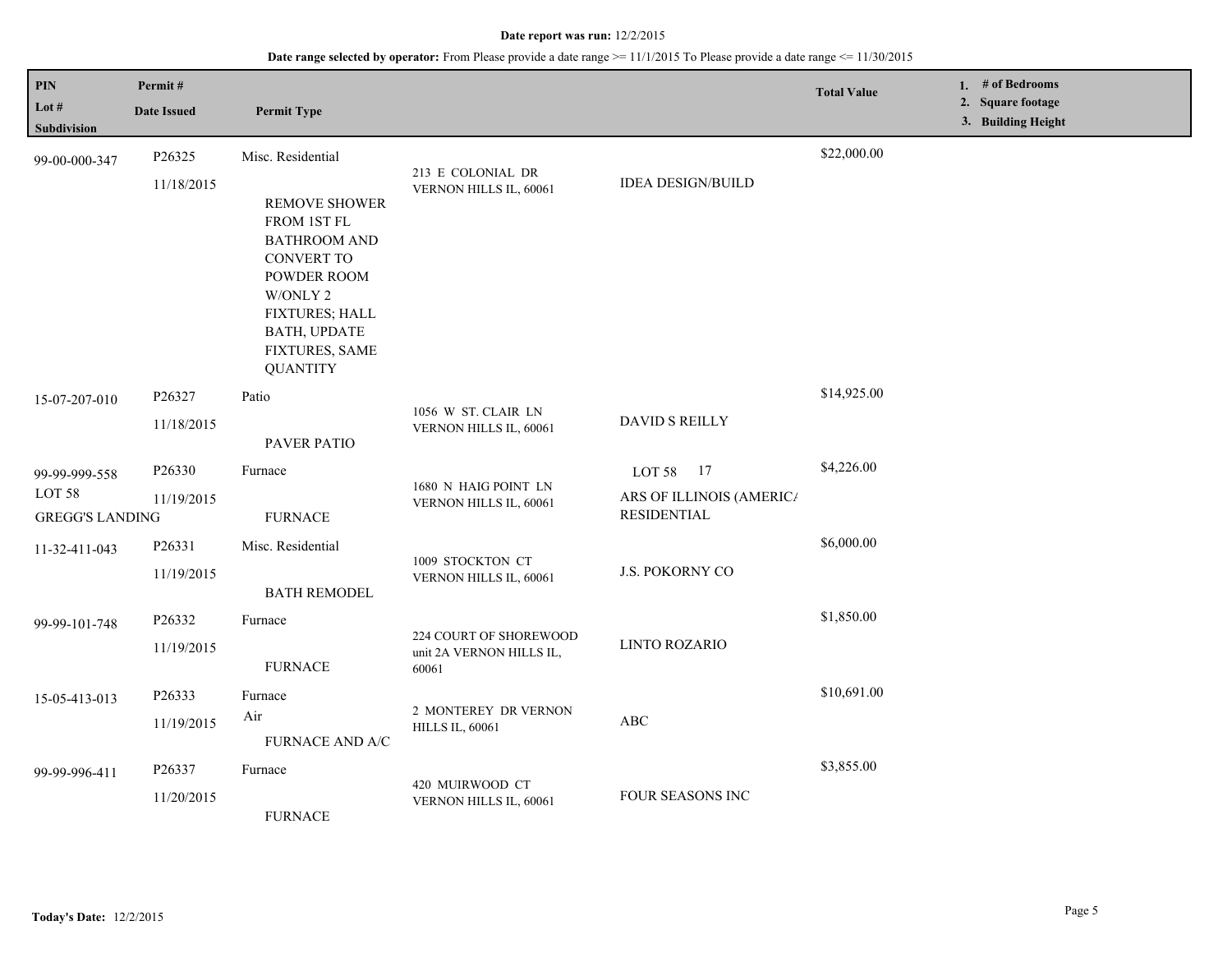# **Date range selected by operator:** From Please provide a date range >= 11/1/2015 To Please provide a date range <= 11/30/2015

| PIN<br>Lot $#$<br><b>Subdivision</b> | Permit#<br><b>Date Issued</b> | <b>Permit Type</b>                                                                                                                        |                                                 |                                         | <b>Total Value</b> |  | 1. # of Bedrooms<br>2. Square footage<br>3. Building Height |  |
|--------------------------------------|-------------------------------|-------------------------------------------------------------------------------------------------------------------------------------------|-------------------------------------------------|-----------------------------------------|--------------------|--|-------------------------------------------------------------|--|
| 99-00-000-614                        | P26338<br>11/20/2015          | Furnace<br><b>FURNACE</b>                                                                                                                 | 516 E SADDLE BROOK LN<br>VERNON HILLS IL, 60061 | FOUR SEASONS INC                        | \$4,480.00         |  |                                                             |  |
| 11-32-201-004                        | P26340<br>11/20/2015          | Misc. Residential<br><b>KITCHEN</b><br>REMODEL,<br><b>REMOVE NO-LOAD</b><br><b>BEARING WALLS</b>                                          | 204 LOWELL PL VERNON<br><b>HILLS IL, 60061</b>  | <b>BRANDON KRETT</b>                    | \$26,145.00        |  |                                                             |  |
| 11-32-413-054                        | P26342<br>11/23/2015          | Furnace<br><b>FURNACE</b>                                                                                                                 | 146 W SARATOGA CT<br>VERNON HILLS IL, 60061     | AMERICAN RESIDENTIAL<br><b>SERVICES</b> | \$3,900.00         |  |                                                             |  |
| 15-05-415-001                        | P26343<br>11/23/2015          | Siding/Soffit/Fascia<br>SIDING, SOFFIT,<br><b>FASCIA (ORIGINAL</b><br>PERMIT UNDER<br><b>WRONG ADDRESS</b><br>5 MONTGOMERY<br>PMT P26301) | 5 MONTEREY DR VERNON<br><b>HILLS IL, 60061</b>  | CONTRACTING SERVICES,                   | \$7,489.00         |  |                                                             |  |
| 99-99-996-375                        | P26348<br>11/24/2015          | Water Heater<br><b>WATER HEATER</b>                                                                                                       | 418 FERNWOOD CT<br>VERNON HILLS IL, 60061       | ALL STAR PLUMBING                       | \$700.00           |  |                                                             |  |
| 15-08-107-021                        | P26349<br>11/24/2015          | Re-Roofing<br><b>REROOF</b>                                                                                                               | 400 CHERRY VALLEY RD<br>VERNON HILLS IL, 60061  | <b>JUDY AWE</b>                         | \$10,000.00        |  |                                                             |  |
| 15-09-106-004                        | P26359<br>11/25/2015          | Siding/Soffit/Fascia<br><b>SIDING</b>                                                                                                     | 283 S BARN SWALLOW LN<br>VERNON HILLS IL, 60061 | OHS CONSTRUCTION                        | \$18,416.00        |  |                                                             |  |

L